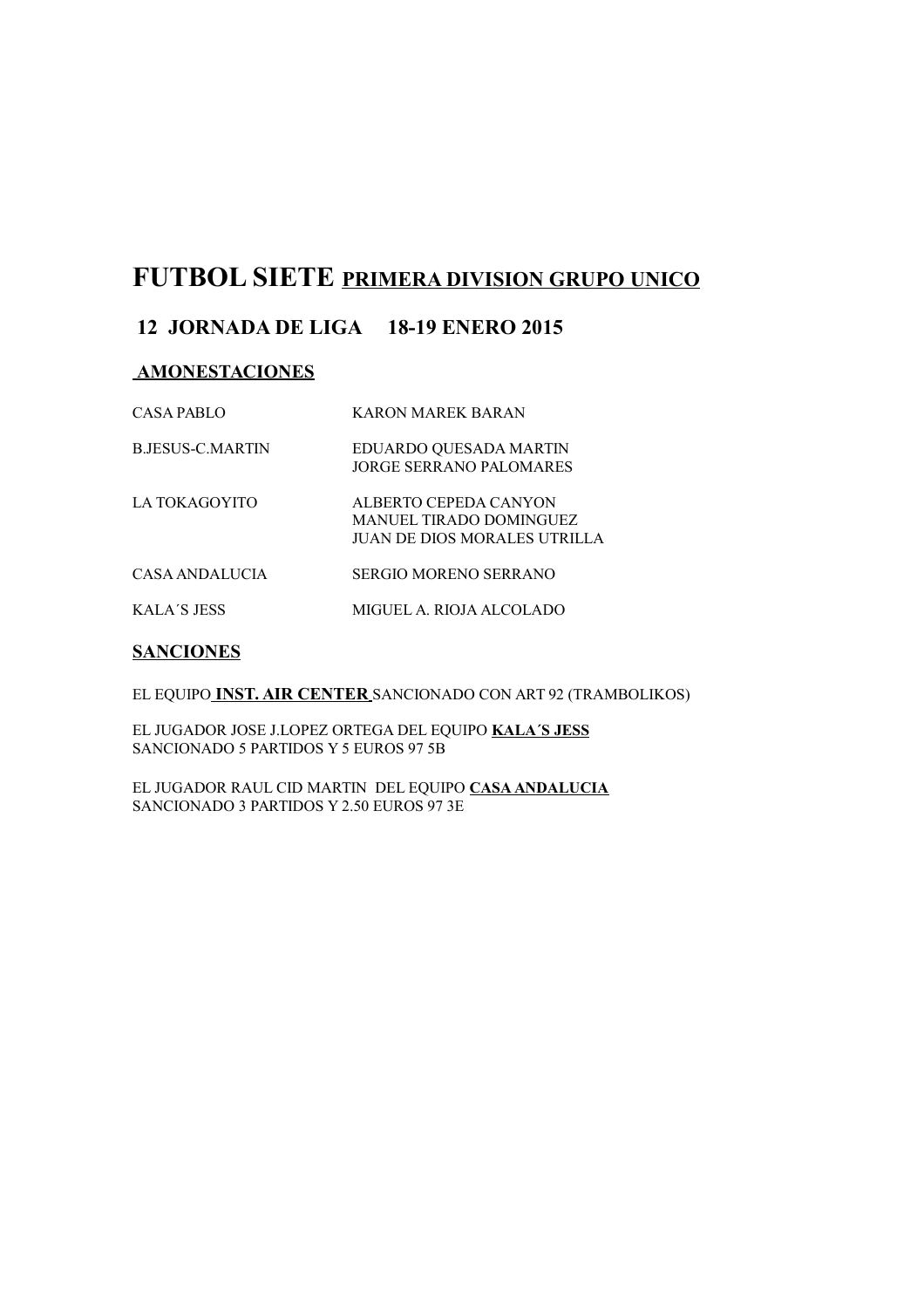## **FUTBOL SIETE SEGUNDA DIVISION GRUPO A**

### **12 JORNADA DE LIGA 18-19 ENERO 2015**

#### **AMONESTACIONES**

| CHELSEA PARLA         | JONATHAN VALERA BUIZA<br>JUAN GARCIA RUIZ                  |
|-----------------------|------------------------------------------------------------|
| <b>CELTIBEROS</b>     | <b>ENRIQUE PALLES YEBENES</b>                              |
| 2002 UNITED           | RUBEN GARCIA MORENO<br>ALBERTO RESA PEREZ<br>ISMAEL KANJJA |
| <b>LOS LEBRIJANOS</b> | <b>FCO JAVIER ARENA TORRIJOS</b><br>VICTOR SANCHEZ BLANCO  |
| CONFLOT FC            | FCO JAVIER TORRIJOS MARTINEZ                               |
| EL LOCAL              | ABDELAZIZ AGRENAY ATOUF                                    |

#### **SANCIONES**

EL EQUIPO **JUVENTUD PARLA** CAUSA BAJA VOLUNTARIA 20,01,2015 (SE SUSTITUIRA EN EL CALENDARIO POR UN DESCANSA)

SE CITA AL DELEGADO DEL EQUIPO **2002 UNITED** EL MIERCOLES EN LA DELEGACION

SE CITA AL DELEGADO DEL EQUIPO **EL LOCAL** EL MIERCOLES EN LA DELEGACION

# **FUTBOL SIETE SEGUNDA DIVISION GRUPO B**

### **12 JORNADA DE LIGA 18-19 ENERO 2015**

#### **AMONESTACIONES**

| SPARTA UN RAYO | <b>JAIME GARCIA BETETE</b><br>JOSE L. PASTOR DELGADO                             |
|----------------|----------------------------------------------------------------------------------|
| <b>TRIUNFO</b> | ANTONIO ALEGRE MERCADO<br>ANTONIO MARTINEZ HERERO                                |
| B DORTMUND     | DARIO MARTIN OTERO                                                               |
| LOS ABEDULES   | JUAN C.GIL SANTANO<br>JAVIER GARCIA SALVADOR<br><b>GUILLERMO MONTERO VAZOUEZ</b> |
| DONAIRE        | <b>JOSE M PEREA SANCHEZ</b>                                                      |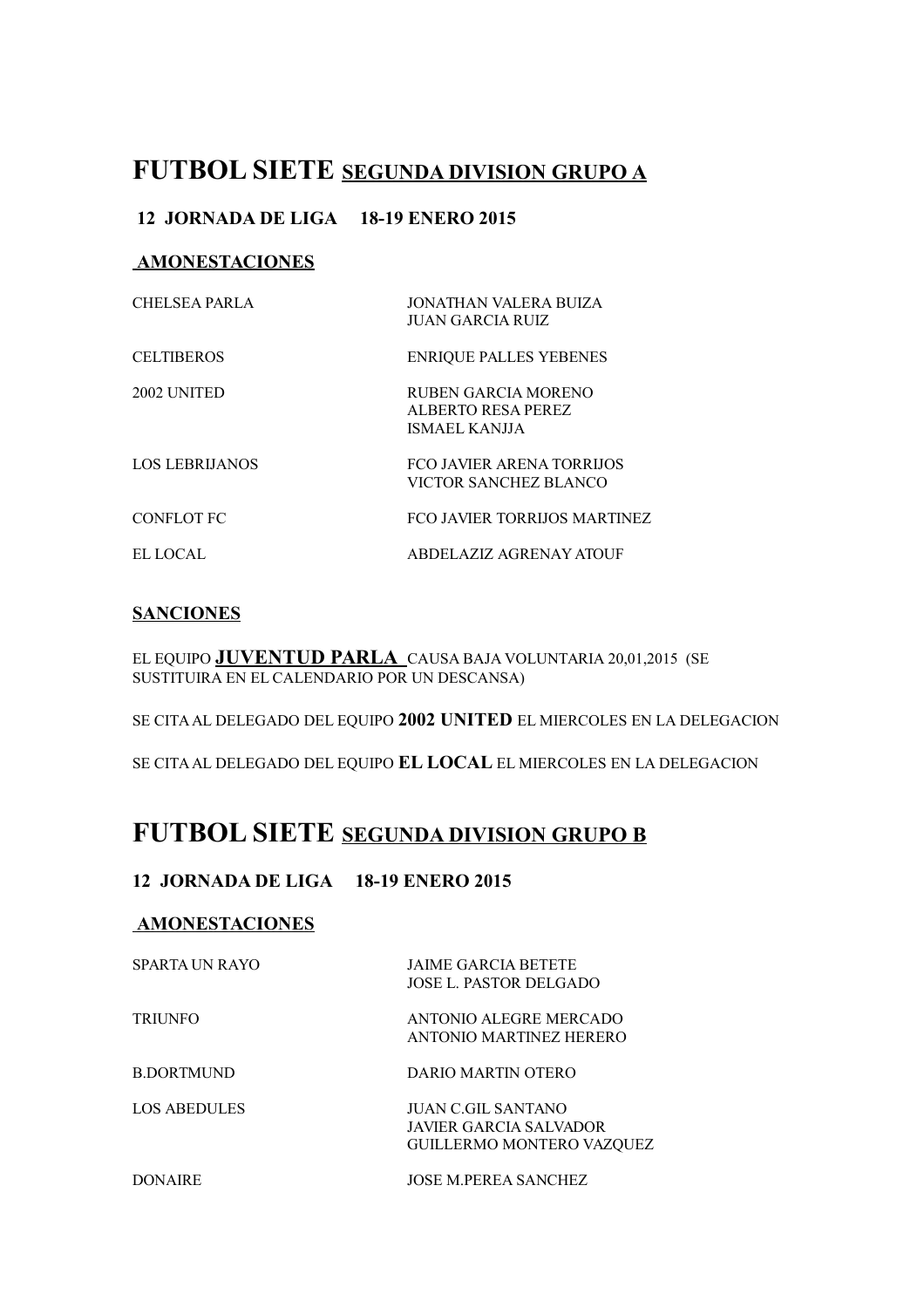## **FUTBOL SIETE TERCERA DIVISION GRUPO A**

#### **12 JORNADA DE LIGA 18-19 ENERO 2015**

#### **AMONESTACIONES**

CORINTHIANS JAVIER LOPEZ MARIN

BAR CHENA ANDRES CHANG GALFIONE

#### **SANCIONES**

SE CITA AL DELEGADO DEL EQUIPO **PARLA ESCUELA VETERANOS** EL MIERCOLES EN LA DELEGACION

EL JUGADOR JAVIER GARRIDO CABRA DEL EQUIPO **PARLA ESCUELA VETERANOS** SANCIONADO 3 PARTIDOS Y 2.50 EUROS 97 4 D

EL JUGADOR OSCAR MARTIN BRAVO DEL EQUIPO **AT.PARLEÑO** SANCIONADO 2 PARTIDOS Y 2.50 EUROS 97 2E

EL JUGADOR JOSE ANGEL PALO VAZQUEZ DEL EQUIPO **PARLATINAICOS** SANCIONADO 2 PARTIDOS Y 2.50 EUROS 97 2E

## **FUTBOL SIETE TERCERA DIVISION GRUPO B**

#### **12 JORNADA DE LIGA 18-19 ENERO 2015**

#### **AMONESTACIONES**

| NEW TEAM             | <b>JAVIER LOPEZ IGLESIAS</b><br>ALEJANDRO DELGADO GONZALEZ                    |
|----------------------|-------------------------------------------------------------------------------|
| PARLIS SAINT GERMAIN | ANGEL CATALAN CRIADO<br>MIGUEL A. DE JESUS ROMERO<br>LUIS C. RODRIGUEZ BERNAL |
| <b>ZR PELUQUEROS</b> | RAUL MUÑOZ FERNANDEZ<br>JORGE ABAD FERNANDEZ                                  |

JAVIER BECERRA CORRAL